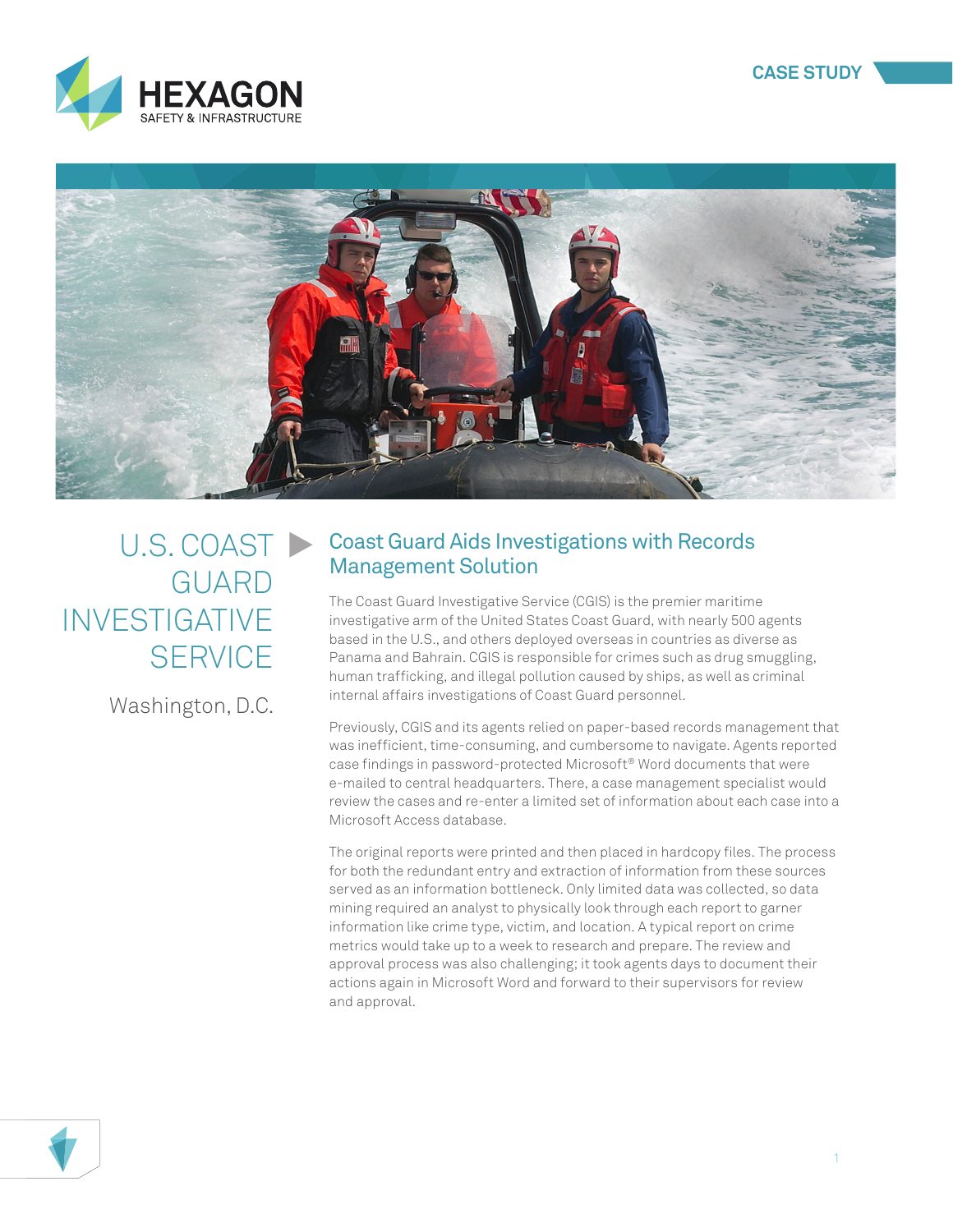### **ACCESSIBLE, EFFECTIVE INFORMATION MANAGEMENT**

CGIS decided to improve this process through the deployment of an enterprise records management system, which could improve productivity, cut down on redundant data entry, and provide key metrics to guide decision-making. CGIS contracted with Hexagon to configure, install, and certify InPursuit WebRMS, Hexagon Safety & Infrastructure's web-based enterprise information management system.

The first agency in the U.S. to fully deploy the system, CGIS replaced all paper reports and streamlined the process of tracking cases through the investigative process. Easy to deploy and use, WebRMS has ensured critical information is extended to CGIS personnel and supervisors through a secure, tablet-compatible platform.

Hexagon's InPursuit Field-Based Reporting (FBR) was selected to allow agents to file and upload reports in a disconnected mode in the field. Business Intelligence Direct for WebRMS, included with the records management system, reports key metrics in the form of custom dashboards and pre-configured or ad hoc reports that provide valuable insight into investigative data.

Using WebRMS to manage records electronically has dramatically improved the overall efficiency and effectiveness of CGIS and its agents. For example, the case inception-to-approval process used to take up to three days to complete – now it is completed in less than one business day. The system eliminates the process of re-entering records in the database, further reducing inefficiencies and the incidence of costly errors that can be challenged in subsequent court proceedings.

### **PROACTIVE INVESTIGATIONS YIELD RESULTS**

Because CGIS has a wide investigative footprint, the new records management system allows easy sharing of investigative tasks whenever and wherever agents are posted. A homicide of a Coast Guard member and the wounding of a police officer in Cape Cod, Massachusetts, demonstrated the power of this information sharing, as agents tracking leads around the country were able to access all reports and provide updates in real time.

And as persons, vehicles, vessels, and aircraft are added to the WebRMS database, agents can establish patterns and links. With the relational database elements of the system, agents can now see relationships between current suspects and other known criminal offenders,

# AT A GLANCE

#### **» The Challenge**

Coast Guard Investigative Service (CGIS) and its agents relied on paper-based records management that was inefficient, time-consuming, and cumbersome to navigate. Agents reported case findings in password-protected Microsoft Word documents that were e-mailed to central headquarters.

### **» The Solution**

Using Hexagon's InPursuit WebRMS to manage records electronically has dramatically improved the overall efficiency and effectiveness of CGIS and its agents. For example, the case inception-to-approval process used to take up to three days to complete – now it is completed in less than one business day.

as well as criminal movement from area to area. This intelligence enables easier identification of possible suspects, locations, and criminal activity, allowing CGIS to be proactive, instead of reactive, to criminal behavior.

The system's flexibility has allowed CGIS to configure agency-specific fields, creating a huge set of data for mining and analysis.

### **PROTECTING INVESTMENTS, SECURING THE FUTURE**

A commercial off-the-shelf (COTS) solution, WebRMS can expand to accommodate future upgrades and technology enhancements with minimal investments needed. This means CGIS can easily stay current with Department of Homeland Security (DHS) technology requirements, even as security measures and technology evolve.

The system also greatly enhances management oversight within CGIS, both in terms of the agency and individual agents. Thus, CGIS now has access to actionable